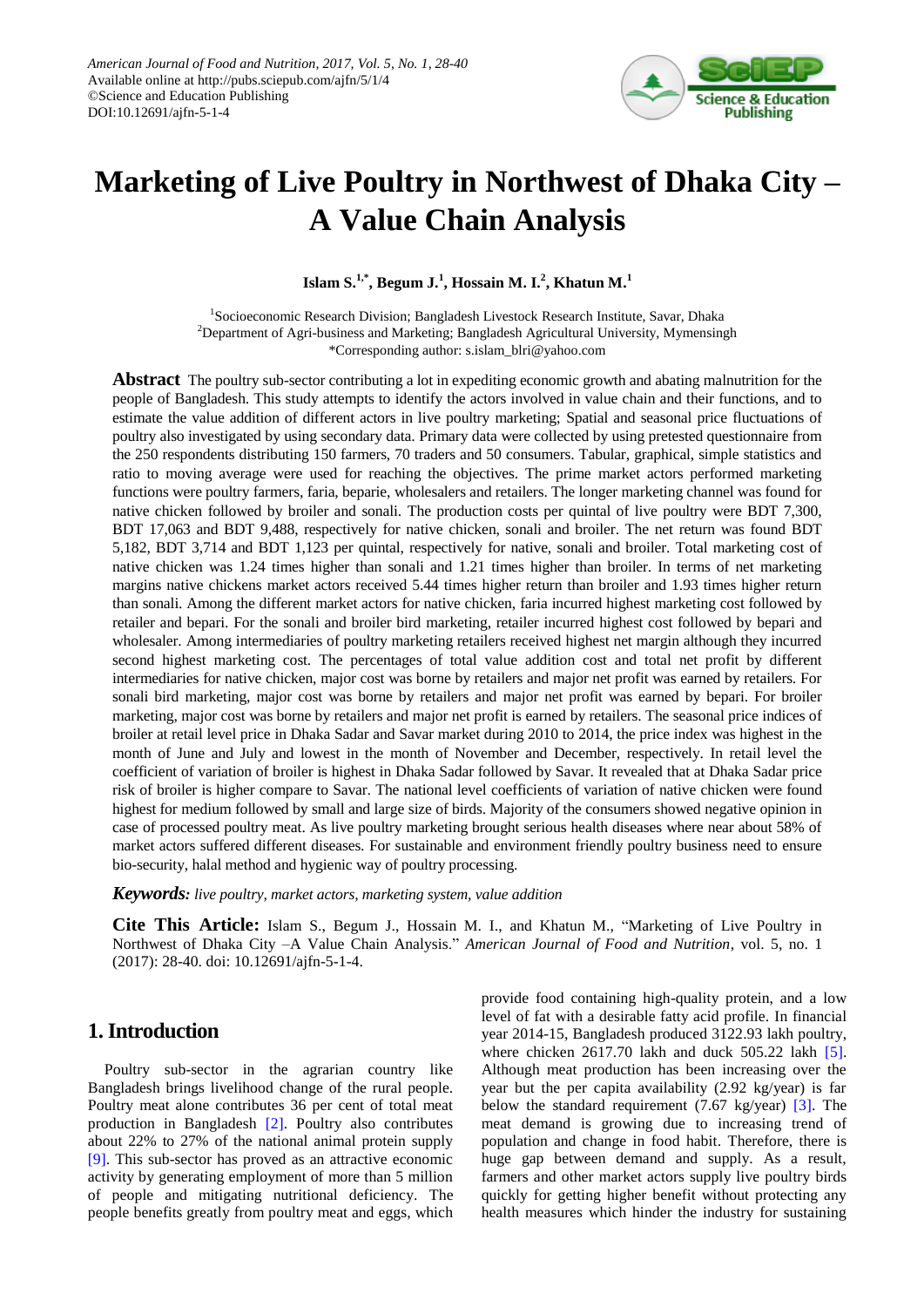production. The most dangerous disease affecting human health is Avian Influenza and Newcastle disease which are transmitted mostly through live poultry bird transaction and transportation. These diseases are very much contagious and spread out very quickly over the areas. Live poultry bird marketing through changing ownership by buying and selling is a major disease transmission pathway. A developing country like Bangladesh, live bird transaction and marketing activities is a very common phenomenon due to the religious beliefs and consumer preferences. This live bird markets (LBMs) are sat in mainly beside the road and the markets are unhygienic. There are two types of LBMs in Bangladesh i.e., retail shops and traditional LBMs where minimal food safety standards or veterinary inspection are implemented. Most LBMs (Live Bird Market) are connected to one another, suggesting that the LBM network may support large-scale disease spread. It also may promote Trans boundary virus circulation. The poultry meat trade in Bangladesh also depends mainly on LBMs because of insufficient slaughterhouses, lack of marketing infrastructure, and cultural preference for consumption of freshly slaughtered poultry. Despite the contribution of poultry sector to the economy, the production system is not adequately market oriented. There are a number of obstacles to overcome before small farmers can get remunerative price as well as profit from poultry production. A number of studies have been conducted in the field of poultry sub-sector of Bangladesh. Uddin et *al.* [\[11\]](#page-11-4) studied economics of native poultry rearing, Dolberg (2008) studied poultry sector country review, CLP [\[4\]](#page-11-5) examined market assessment of native chickens, and Islam [\[8\]](#page-11-6) conducted demand projections for poultry in Bangladesh. None of them examined the marketing system of poultry in the value chain perspective. Given this backdrop, this study is focused marketing of live poultry birds as well consumer preferences and provide alternative policy guidelines for sustaining the production.

# **2. Methodology**

Savar Upazila in the northwest region of Dhaka City is the leading poultry production and trading area. It has also location advantage and good prospect of poultry marketing in future. For these reasons Savar Upazila was purposively selected as the study area. The samples include the native chicken (indigenous), sonali (Pakistani) and broiler producers and traders who were involved in poultry marketing were selected as respondent. The selected samples were consisted of 150 farmers (taking 50 of each), 70 traders (including 10 *Faria* for native chicken, 15 *Bepari* considering 5 from each, 15 wholesaler considering 5 from each, and 30 retailers considering 10 from each) and 50 consumers. The total sample size was 270.

To understand the disease transmission and health hazard caused by live poultry marketing and to find out the alternative ways to improve the marketing system. The study conducted KII in different selected locations. The participants of these KII were the DLS and BLRI personnel. It also conducted FGD at selected Upazila taking both intermediaries and consumers. The survey schedule was prepared according to the need of the objectives. In order to collect data, three different types of interview schedules were carefully prepared; one for farmers, one for traders and the rest for consumers. All the schedules were pre-tested. The final schedules were prepared after necessary corrections and modifications. Data were collected both from primary and secondary sources. Primary data were mainly collected through faceto-face interviews. Farm gate prices were known from *farias/ beparis* and consumers level prices from retailers. Secondary data were collected from documents of various reports, Bangladesh Bureau of Statistics [\[2\]](#page-11-0) and Department of Agricultural Marketing (DAM). Primary data were collected during the months of October 2014 to January 2015. The descriptive and statistical methods were used for the analysis of data.

Network analysis mainly graphical technique was performed for this identification. First, market actors were identified. Second, volume of trade through each actor was measured. Third, a market chain was drawn. And finally, the pathway of disease transmission was explored for live poultry marketing.

To determine the seasonal variations, co-efficient of variation of big and small size poultry prices were calculated. The following formula was used for calculating co-efficient of variation (Gupta, 1988, p. 2-49):

$$
CV = \frac{Standard\ Deviation}{Mean} \times 100.
$$

The marketing margin and net margin of value chain actors were estimated by the following formula:

$$
GM_i = P_{R_i} - P_{P_i}.
$$

Where,

 $GM_i$  = Gross margin (BDT/ Quintal live poultry) for ith intermediaries

 $P_{\text{Ri}}$  = Price received (BDT/Quintal live poultry) by ith intermediaries

 $P_{Pi}$  = Price paid (BDT/Quintal live poultry) by ith intermediaries

$$
NM_i = GM_i - MC_i.
$$

Where,

 $NM_i$  = Net margin (BDT/Quintal live poultry) for ith intermediaries

 $MC_i =$  Marketing cost incurred (BDT/Quintal live poultry) for ith intermediaries

Value addition (%)
$$
= \frac{(Sales\ price - Purchase\ price)}{Purchase\ price} \times 100.
$$

Farmers' share was calculated by the following formula:

 ' *Farmers share to the consumers taka Price received by the farmer*  $\times$  100.  $=\frac{Price received by the farmer}{Divic result by the particular} \times 100.$ 

$$
\frac{Price\ received\ by\ the\ farmer}{Price\ paid\ by\ the\ retailers} \times
$$

In order to calculate seasonal price indices of poultry ratio to moving average method  $(1]$ , pp-125-140) was applied.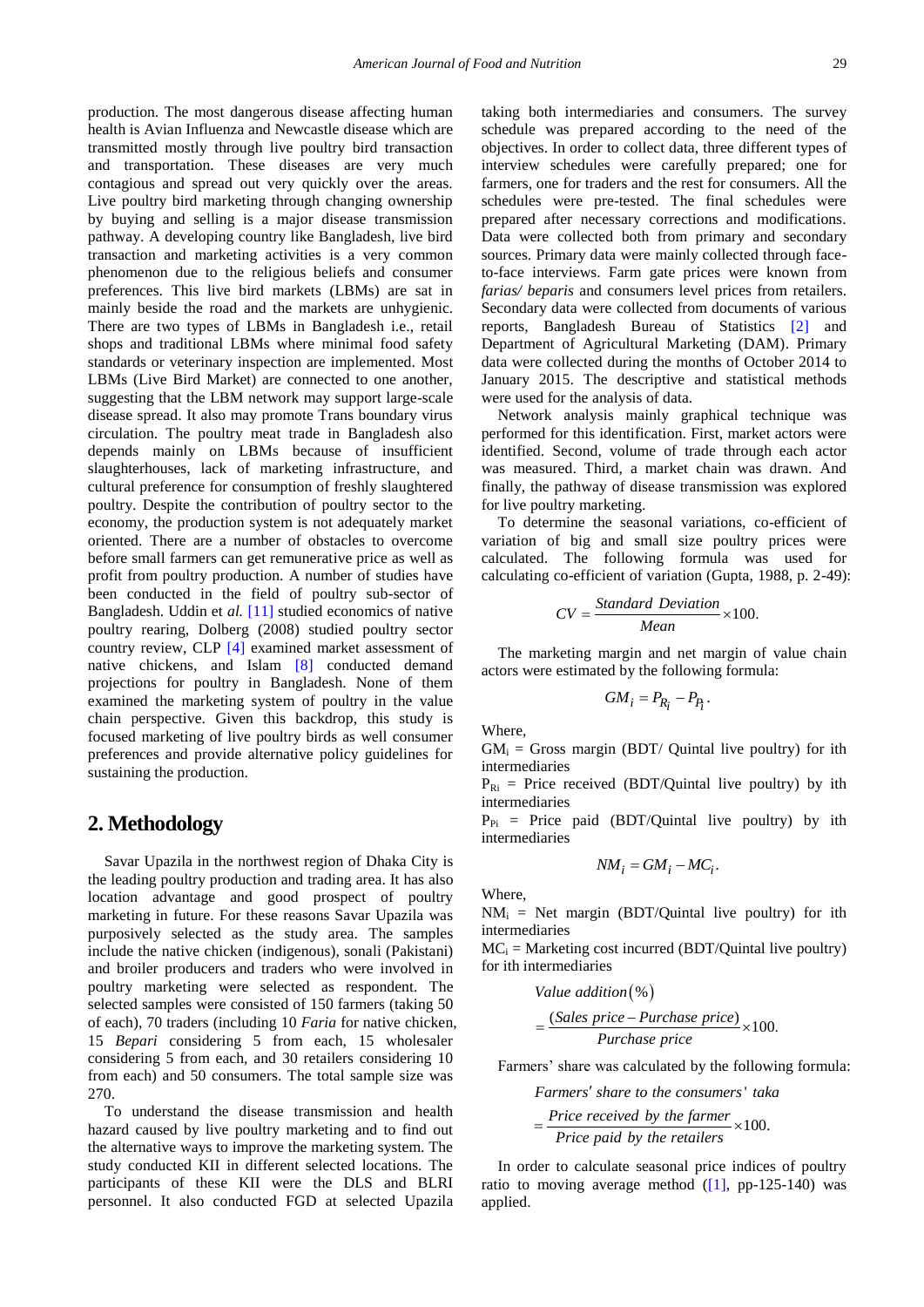# **3. Results and Discussion**

# **3.1. Live Poultry Value Chain Actors and the Value Chain Map**

**Input supplier:** Live poultry value chain starts from the input suppliers such as DOC, feed, medicine, veterinary service from DLS, transport service providers, credit from Bank and NGOs, relatives and money lender (mohajons) are key inputs of poultry production. So, input suppliers play an important role in live poultry value chain.

**Poultry producer**: Poultry producers are very important actor in poultry production and marketing value chain. They are producer cum seller. Farmers generally sold their poultry to market actors either in the markets or at the farmyards and thus forward a linked in the poultry value chain map. Farmers usually sold their poultry at farmyard *to faria*, *bepari*, wholesalers, retailers and even to consumers.

*Faria***:** *Faria* is a petty trader or small scale businessmen that purchased poultry species from the farmers in the village or in the local market and sold to *bepari*. Sometimes they sold directly to wholesalers.

*Bepari***:** *Bepari* is a relatively big and non-licensed trader who purchased poultry at farmyard or local market from both the farmers and *faria* and sold to wholesalers. Their volume of business was larger than that of *faria* and possessed more capital. They have no fixed business premises.

**Wholesaler:** Wholesaler is a trader who have fixed establishment in the market place with adequate storage facilities. They have some hired labour and part-time/ fulltime salaried staff for performing various functions related to live poultry marketing.

**Retailer:** Retailer the last link in the poultry value chain. Purchase poultry from *bepari* and wholesaler and sold to ultimate consumers.

**Consumer:** Consumers are the final users and most important actors of live poultry value chain.



**Figure 1.** Value Chain Map of Live Poultry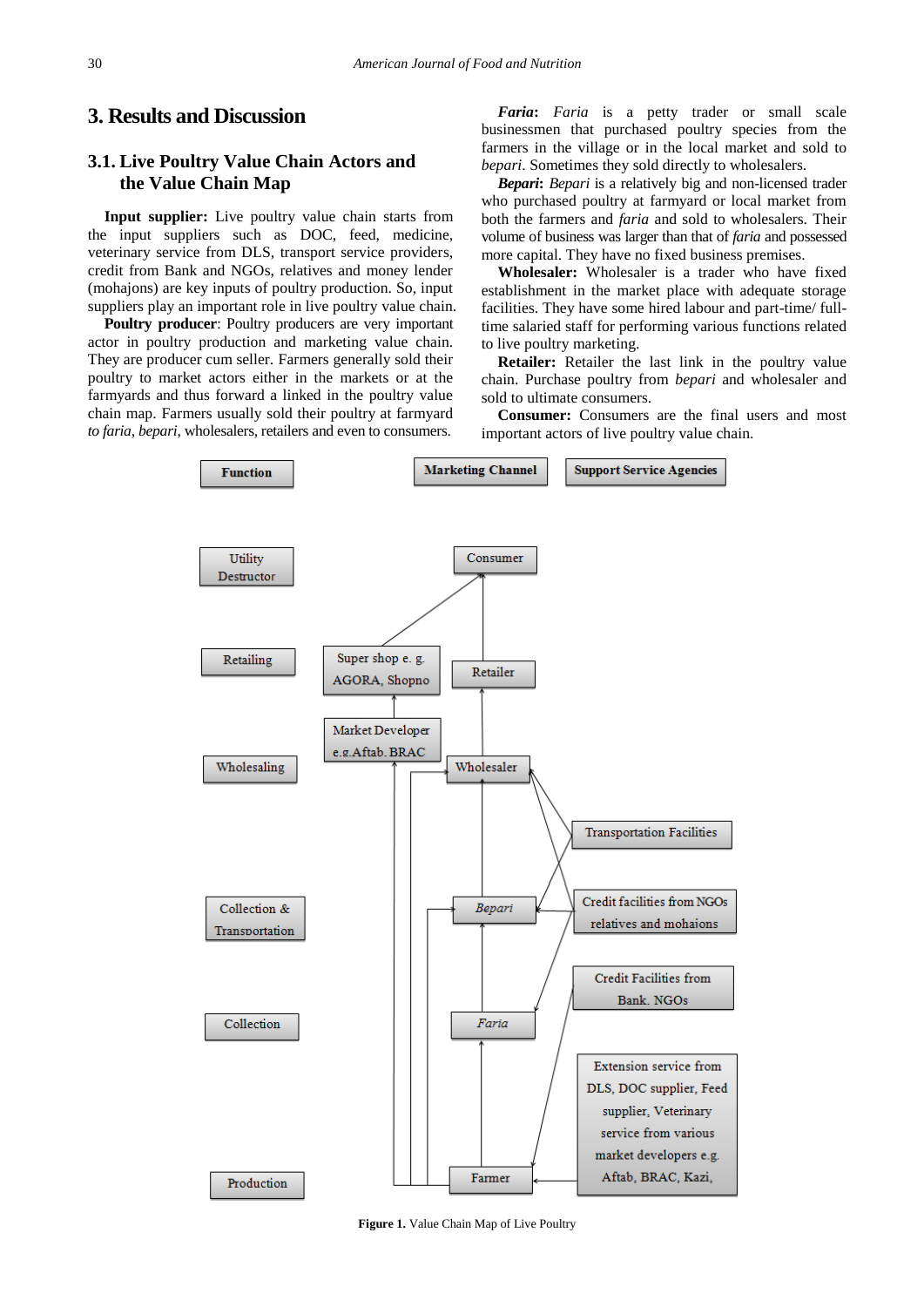# **3.2. Marketing and Supply Channel of Live Poultry**

Marketing is the connecting link between producers and consumers. The marketing system operates through a set of intermediaries performing useful commercial functions in a chain all the way from producers to ultimate consumers. In the areas, the entire marketing of live poultry has been broken down into various functions such as buying, selling, transportation, market information and pricing.

# **3.3. Involvement of Market Intermediaries in Live Poultry Marketing**

Involvements of market actors in supply chain as well as value chain of live poultry are presented here. The prime market actors performed marketing functions are poultry farmer, *farias, beparies*, wholesalers, retailers and consumers in the areas.

**Poultry farmer:** In Savar, the farmers sold their poultry at home to *faria*, *bepari,* wholesaler, retailer and consumer at farmyard or at local market. Native chicken farmer sold 30 per cent to *faria*, 45 per cent to *bepari*, 8 per cent to wholesaler, 12 per cent to retailer and 5 per cent to ultimate consumer. In case of sonali, farmer sold 71 per cent to *bepari*, 22 per cent to wholesaler and 7 per cent to retailer. The broiler producing farmer sold 80 to *bepari*, 15 per cent wholesaler and 5 per cent to retailer [\(Table 1\)](#page-3-0).

*Faria: Farias* are market actors whom are seen only for native chicken and purchased 100 per cent live poultry from native chicken farmers from their village or from the local market and sold 70 per cent to *bepari* and 30 per cent to wholesaler [\(Table 1\)](#page-3-0).

*Bepari: Beparies* are professional traders. In case of native chicken, *bepari* purchased 60 per cent from farmers and 40 per cent from *farias*. They sold 49 per cent to wholesaler, 44 per cent to retailer and 7 per cent to consumers. In case of sonali, *bepari* purchased 100 per cent from farmer and sold 46 per cent to wholesaler and 54 per cent to retailer. In case of broiler, *bepari* purchased 100 per cent from farmers and sold 65 to wholesaler and 35 per cent to retailer [\(Table 1\)](#page-3-0).

**Wholesaler**: Wholesalers are the traders who transact huge volume of live poultry. In case of native chicken, they purchased 28 per cent from *farias* and 72 per cent from *beparis* and sold 98 per cent to retailers and the rest to consumers. The sonali wholesaler purchased 77 per cent from farmer and 23 per cent from *beparis* and sold 100 per cent to retailer. In case of broiler, wholesaler purchased 19 per cent from farmers and 81 per cent from *beparies* and 100 per cent sold to retailers [\(Table 1\)](#page-3-0).

**Retailer:** The retailers purchased almost 80 per cent from wholesaler and the rest of from *beparies* and farmers and sold 100 per cent to consumers [\(Table 1\)](#page-3-0).

**Consumer**: As consumers are the destructors of utility. They purchased 2 per cent native chicken from farmers and 98 per cent from retailers. In case of sonali bird, consumers purchased 3%, 2% and 95%, from *bepari*, wholesaler and retailer, respectively. On the other hand, consumers purchased boiler 100 per cent from retailers [\(Table 1\)](#page-3-0).

<span id="page-3-0"></span>

| Actors                                                                                                                                                                                                                                                                                                                             |                          |                          | Purchase from (%)        |                          |                          |                          |                          | Sold to $(\%)$           |                          |                          |
|------------------------------------------------------------------------------------------------------------------------------------------------------------------------------------------------------------------------------------------------------------------------------------------------------------------------------------|--------------------------|--------------------------|--------------------------|--------------------------|--------------------------|--------------------------|--------------------------|--------------------------|--------------------------|--------------------------|
| <b>Native</b>                                                                                                                                                                                                                                                                                                                      | Farmer                   | Faria                    | Bepari                   | Wholesaler               | Retailer                 | Faria                    | Bepari                   | Wholesaler               | Retailer                 | Consumer                 |
| Farmer                                                                                                                                                                                                                                                                                                                             | 100                      | $\overline{\phantom{a}}$ |                          | ÷,                       | $\overline{\phantom{a}}$ | 30                       | 45                       | $\,8\,$                  | 12                       | 5                        |
| Faria                                                                                                                                                                                                                                                                                                                              | 100                      | ٠                        |                          |                          |                          | ÷,                       | $70\,$                   | 30                       | $\overline{a}$           | ٠                        |
| $Bepari% \begin{pmatrix} 1 & 0 & 0 \\ 0 & 1 & 0 \\ 0 & 0 & 1 \\ 0 & 0 & 0 \\ 0 & 0 & 0 \\ 0 & 0 & 0 \\ 0 & 0 & 0 \\ 0 & 0 & 0 \\ 0 & 0 & 0 & 0 \\ 0 & 0 & 0 & 0 \\ 0 & 0 & 0 & 0 \\ 0 & 0 & 0 & 0 \\ 0 & 0 & 0 & 0 & 0 \\ 0 & 0 & 0 & 0 & 0 \\ 0 & 0 & 0 & 0 & 0 \\ 0 & 0 & 0 & 0 & 0 & 0 \\ 0 & 0 & 0 & 0 & 0 & 0 \\ 0 & 0 & 0 &$ | 60                       | 40                       | ٠                        |                          |                          | ٠                        | $\overline{\phantom{a}}$ | 49                       | 44                       | $\tau$                   |
| Wholesaler                                                                                                                                                                                                                                                                                                                         | $\overline{\phantom{a}}$ | 28                       | 72                       |                          |                          |                          |                          | $\overline{\phantom{a}}$ | 98                       | $\overline{c}$           |
| Retailer                                                                                                                                                                                                                                                                                                                           | 3                        | $\overline{\phantom{a}}$ | $12\,$                   | 85                       |                          | ٠                        | ÷,                       | L,                       | $\overline{\phantom{a}}$ | 100                      |
| Consumer                                                                                                                                                                                                                                                                                                                           | 2                        | $\sim$                   | $\overline{\phantom{a}}$ | $\overline{\phantom{a}}$ | 98                       | $\overline{\phantom{a}}$ | ÷,                       | $\overline{a}$           | $\overline{\phantom{a}}$ | $\overline{\phantom{a}}$ |
| $\boldsymbol{\text{Small}}$                                                                                                                                                                                                                                                                                                        |                          |                          |                          |                          |                          |                          |                          |                          |                          |                          |
| Farmer                                                                                                                                                                                                                                                                                                                             | $100\,$                  |                          |                          |                          |                          | ÷,                       | 71                       | 22                       | $\overline{7}$           |                          |
| Bepari                                                                                                                                                                                                                                                                                                                             | 100                      |                          |                          |                          |                          |                          | $\overline{a}$           | 46                       | 54                       |                          |
| Wholesaler                                                                                                                                                                                                                                                                                                                         | 77                       |                          | 23                       |                          |                          |                          |                          | ÷                        | 100                      |                          |
| Retailer                                                                                                                                                                                                                                                                                                                           | $\overline{\phantom{a}}$ | $\overline{\phantom{a}}$ | 17                       | 83                       |                          |                          | ÷                        | ÷                        | $\overline{\phantom{a}}$ | 100                      |
| Consumer                                                                                                                                                                                                                                                                                                                           | ÷,                       | $\overline{\phantom{a}}$ | 3                        | $\overline{c}$           | 95                       | $\overline{\phantom{a}}$ | $\overline{\phantom{a}}$ | $\overline{\phantom{a}}$ | $\overline{\phantom{a}}$ | $\overline{\phantom{a}}$ |
| <b>Broiler</b>                                                                                                                                                                                                                                                                                                                     |                          |                          |                          |                          |                          |                          |                          |                          |                          |                          |
| Farmer                                                                                                                                                                                                                                                                                                                             | $100\,$                  |                          |                          |                          |                          |                          | $80\,$                   | 15                       | 5                        | ÷                        |
| Bepari                                                                                                                                                                                                                                                                                                                             | 100                      |                          |                          |                          |                          |                          |                          | 65                       | 35                       |                          |
| Wholesaler                                                                                                                                                                                                                                                                                                                         | 19                       | $\overline{\phantom{a}}$ | 81                       |                          |                          |                          |                          | $\overline{\phantom{a}}$ | 100                      |                          |
| Retailer                                                                                                                                                                                                                                                                                                                           | $\tau$                   | $\overline{\phantom{a}}$ | $22\,$                   | 71                       | $\overline{\phantom{a}}$ | ٠                        | $\overline{\phantom{a}}$ | ٠                        | $\overline{\phantom{a}}$ | 100                      |
| Consumer                                                                                                                                                                                                                                                                                                                           | $\overline{\phantom{a}}$ | ٠                        | $\overline{\phantom{a}}$ | $\overline{\phantom{a}}$ | 100                      | ٠                        | ٠                        | $\overline{\phantom{a}}$ | $\overline{\phantom{0}}$ | $\overline{\phantom{a}}$ |

**Table 1. Percentage of live poultry transacted by value chain actors**

Source: Field survey 2015 and author's calculation.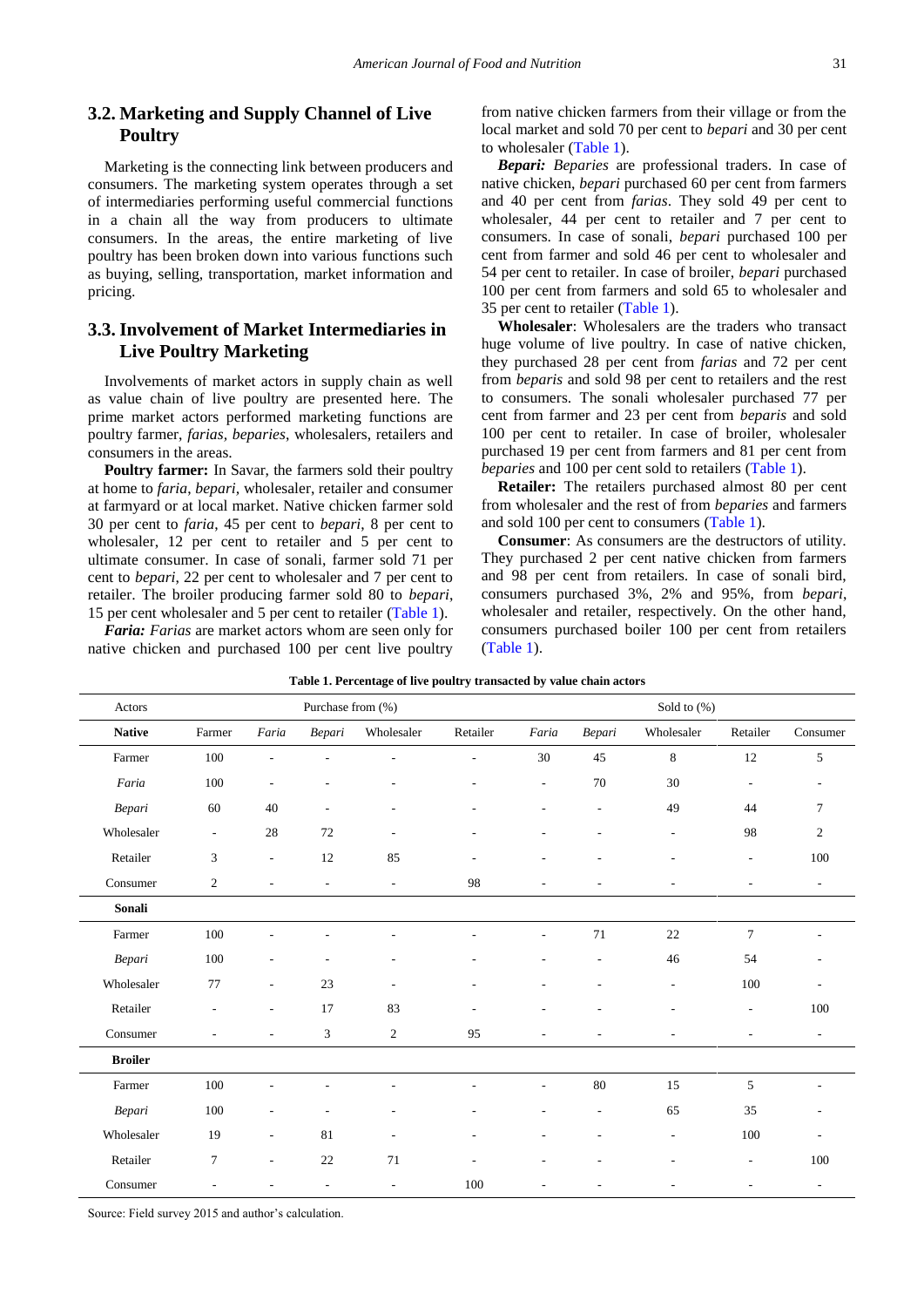

**Figure 2.** Live Poultry Marketing Flow Chart in Savar Upazila



**Figure 3.** Marketing Flow Chart of Live Native Chicken Movement



**Figure 4.** Marketing Flow Chart of Live Sonali Bird Movement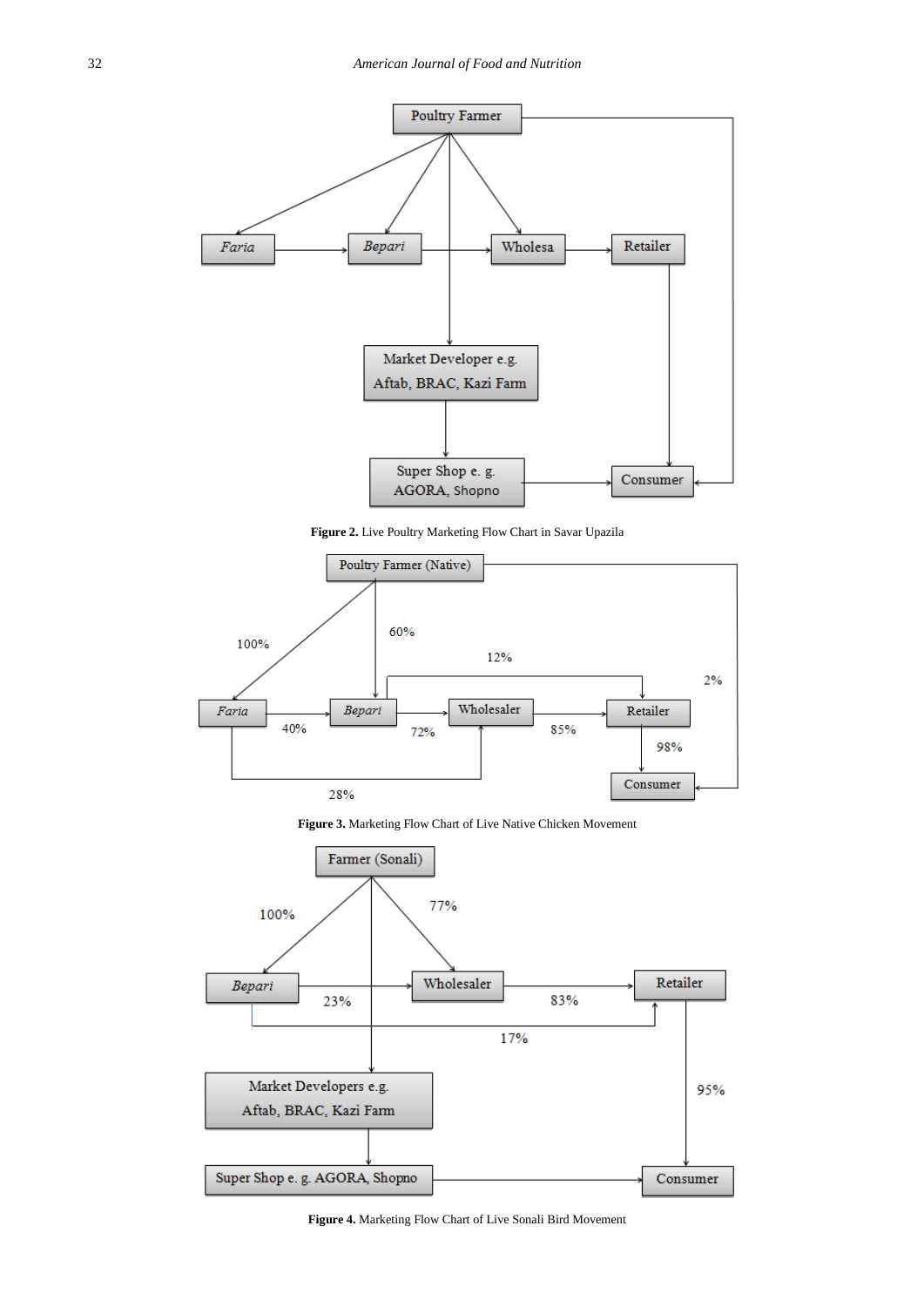

**Figure 5.** Marketing Flow Chart of Live Broiler Movement

## **3.4. Live Poultry Value Chain Analysis**

Value chain considered three types of utility: (i) time utility (ii) place utility and (iii) form utility. In live poultry value chain is considered only time and place utility. Value is added in live poultry marketing channel by the change of its trading place and time being. Main markets of live poultry for the study were Rajfulbaria, Nobinagar Kitchen Market, Savar Bazar, Pollibidhut, Baipail Bazar, Hemayetpur Bazar, Nayar hut, Mirzanagar, Ghenda Bazar, Kathghora, Pundhua Bazar, Gherua Bazar, Mirertekh, Baipail Bazar, Polashbari and Pathalia.

In Savar, a plenty of live poultry production and trading was observed. Farmers are producing poultry species in a very large quantity. The value chain of live poultry in Savar consist of a good number of stakeholders like input suppliers such as DOC, feed, medicine (veterinary services), farmers, local collectors as *farias, beparies*, wholesaler and retailers. The actors lead to decrease in potential income loss of the farmers.

# **3.5. Cost of Poultry Producers and Market Intermediaries**

## **3.5.1. Cost of farmers**

The cost refers to total amount of funds used in poultry production and selling in this study. Total cost of poultry production is the sum of production cost and marketing cost.

**Production cost:** Production cost of poultry per quintal (100kg) incurred by the farmers in the production process treated as production cost. In the study, only variable cost is considered for estimating the cost items. Variable inputs were as DOC, medicine & vaccine, feed, electricity, liter cost, labour cost etc. It is revealed that for producing 100kg poultry species, sonali incurred highest amount of cost that is BDT 17,063 followed by broiler BDT 9,488 and native BDT 7300. The average cost was calculated BDT 11283 per quintal [\(Table 2\)](#page-5-0).

#### **3.5.2. Marketing Cost of** *faria*

There was little cost of *faria* in marketing of live poultry. As they invest less and earn less. In this study, market actors' *faria* was found or existed only in native chicken marketing channel. *Faria* incurred BDT 390 per quintal of native chicken as marketing cost. In this case, transportation cost was higher than the other cost items [\(Table 3\)](#page-5-1).

**Marketing cost of** *bepari***:** It was found that per quintal *bepari* incurred highest marketing cost for sonali was BDT 262 followed by broiler BDT 246 and native chicken BDT 217. Transportation cost was the highest among the cost items. Labour cost was next to transportation. The average marketing cost was BDT 242 per quintal of live poultry [\(Table 4\)](#page-6-0).

**Table 2. Production cost of poultry farmers**

<span id="page-5-0"></span>

|         |                    |                |       | BDT/Otl. |                            |  |
|---------|--------------------|----------------|-------|----------|----------------------------|--|
| Sl. No. | <b>Cost Items</b>  | <b>Natives</b> |       |          | Sonali Broiler All average |  |
| 1.      | DOC/Chicken        | 3643           | 3163  | 2340     | 3049                       |  |
| 2.      | Medicine & Vaccine | 518            | 745   | 463      | 575                        |  |
| 3.      | Feed               | 1681           | 11930 | 6239     | 6617                       |  |
| 4.      | Electricity        |                | 379   | 119      | 249                        |  |
| 5.      | Liter cost         |                | 22.1  | 118      | 170                        |  |
| 6.      | Labor cost         | 1457           | 625   | 208      | 763                        |  |
| 7.      | Total cost         | 7300           | 17063 | 9488     | 11284                      |  |

Source: Field survey 2015 and author's calculation.

**Table 3. Marketing cost of** *faria*

<span id="page-5-1"></span>

|         |                     | BDT/Qtl.       |
|---------|---------------------|----------------|
| Sl. No. | Cost Items          | <b>Natives</b> |
| 1.      | Transportation cost | 235            |
| 2.      | Marketing Tools/Tax | 50             |
| 3.      | Loss due to death   | 105            |
|         | Total cost          | 390            |

Source: Field survey 2015 and author's calculation.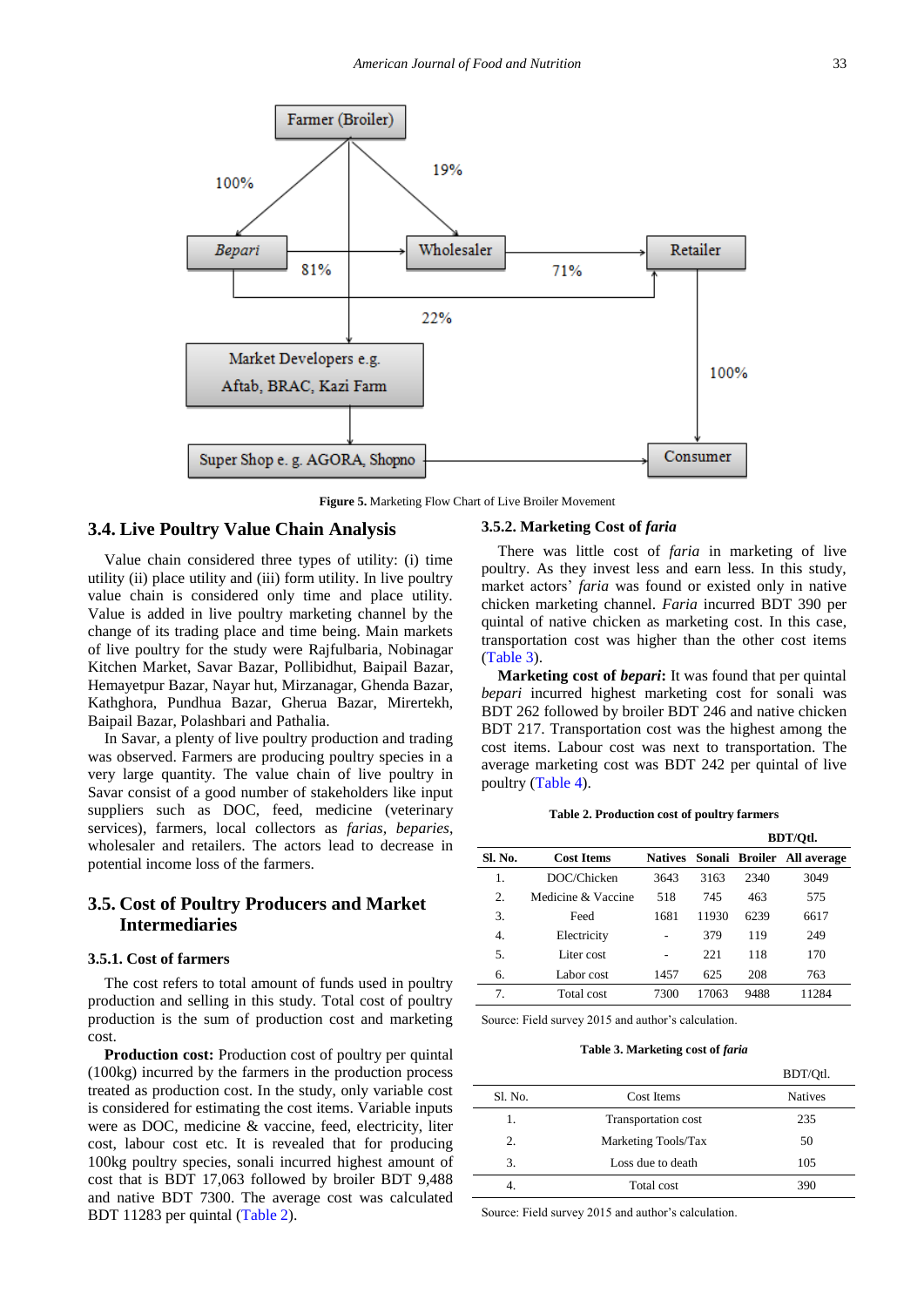#### **Table 4. Marketing cost of** *bapari*

<span id="page-6-0"></span>

|                |                          |                |        |                | BDT/Otl.    |
|----------------|--------------------------|----------------|--------|----------------|-------------|
| Sl. No.        | <b>Cost Items</b>        | <b>Natives</b> | Sonali | <b>Broiler</b> | All average |
|                | Transportation cost      | 112            | 103    | 96             | 103         |
| $\Omega$<br>۷. | Labor cost/Handling cost | 22             | 75     | 71             | 56          |
| 3.             | Loss due to death        | 52             | 49     | 46             | 49          |
| 4.             | Feed cost                | 32             | 35     | 33             | 33          |
| . ب            | Total cost               | 218            | 262    | 246            | 242         |

Source: Field survey 2015 and author's calculation.

## **Table 5. Marketing cost of wholesaler**

<span id="page-6-1"></span>

|         |                          |                |        |                | BDT/Qtl.    |
|---------|--------------------------|----------------|--------|----------------|-------------|
| S1. No. | Cost Items               | <b>Natives</b> | Sonali | <b>Broiler</b> | All average |
| .,      | Transportation cost      | 53             | 31     | 55             | 46          |
| 2.      | Labor cost/Handling cost | 43             | 38     | 81             | 54          |
| 3.      | Marketing Tools/Tax      | 20             | 14     | 22             | 19          |
| 4.      | Loss due to death        | 61             | 38     | 49             | 49          |
| 5.      | <b>House Rent</b>        | 24             | 28     | 27             | 26          |
| 6.      | Feed cost                | 35             | 28     | 36             | 33          |
| 7.      | Total cost               | 206            | 178    | 270            | 218         |

Source: Field survey 2015 and author's calculation.

#### **Table 6. Marketing cost of retailer**

<span id="page-6-2"></span>

|         |                          |                |        |                | BDT/Qtl.    |
|---------|--------------------------|----------------|--------|----------------|-------------|
| Sl. No. | Cost Items               | <b>Natives</b> | Sonali | <b>Broiler</b> | All average |
| 1.      | Transportation cost      | 96             | 102    | 113            | 104         |
| 2.      | Labor cost/Handling cost | 105            | 107    | 86             | 99          |
| 3.      | Marketing Tools/Tax      | 30             | 56     | 65             | 50          |
| 4.      | Loss due to death        | 30             | 60     | 68             | 53          |
| 5.      | <b>House Rent</b>        | 50             | 85     | 45             | 60          |
| 6.      | Feed cost                | 95             | 130    | 110            | 112         |
| 7.      | Total cost               | 406            | 540    | 487            | 478         |

Source: Field survey 2015 and author's calculation.

## **Table 7. Return of the farmers**

<span id="page-6-3"></span>

|         |                   |                          |        |                | BDT/Qtl.    |
|---------|-------------------|--------------------------|--------|----------------|-------------|
| Sl. No. | Items             | <b>Natives</b>           | Sonali | <b>Broiler</b> | All average |
| .,      | Bird sale         | 24900                    | 18900  | 10553          | 18118       |
| 2.      | Liter             | $\overline{\phantom{a}}$ | 177    | 58             | 118         |
| 3.      | Gross Return      | 24900                    | 20777  | 10611          | 18763       |
| 4.      | <b>Total Cost</b> | 7300                     | 17063  | 9488           | 11284       |
| 5.      | Net Return        | 17600                    | 3714   | 1123           | 7479        |
| 6.      | <b>BCR</b>        | 3.41                     | 1.22   | 1.12           | 1.66        |

Source: Field survey 2015 and author's calculation.

**Marketing cost of wholesaler:** Wholesaler had various cost items such as transport cost, labor cost, marketing tools, loss due to death, house rent and feed cost etc. Study found that the cost was highest for broiler was BDT 269 followed by native chicken BDT 206 and BDT 178 respectively per quintal poultry species. The average marketing cost of wholesaler was estimated BDT 478 [\(Table 5\)](#page-6-1).

**Marketing cost of retailers:** The marketing cost of retailers which was varying from poultry species to species. Study revealed that the marketing cost of sonali was the highest (BDT 540) followed by broiler (BDT 487) and native (BDT 406). The average marketing cost was estimated BDT 478 per quintal of live poultry [\(Table 6\)](#page-6-2).

 $\frac{1}{2}$ 

**Returns of poultry farmers**: During the study period per kilogram sold price for native chicken was BDT 290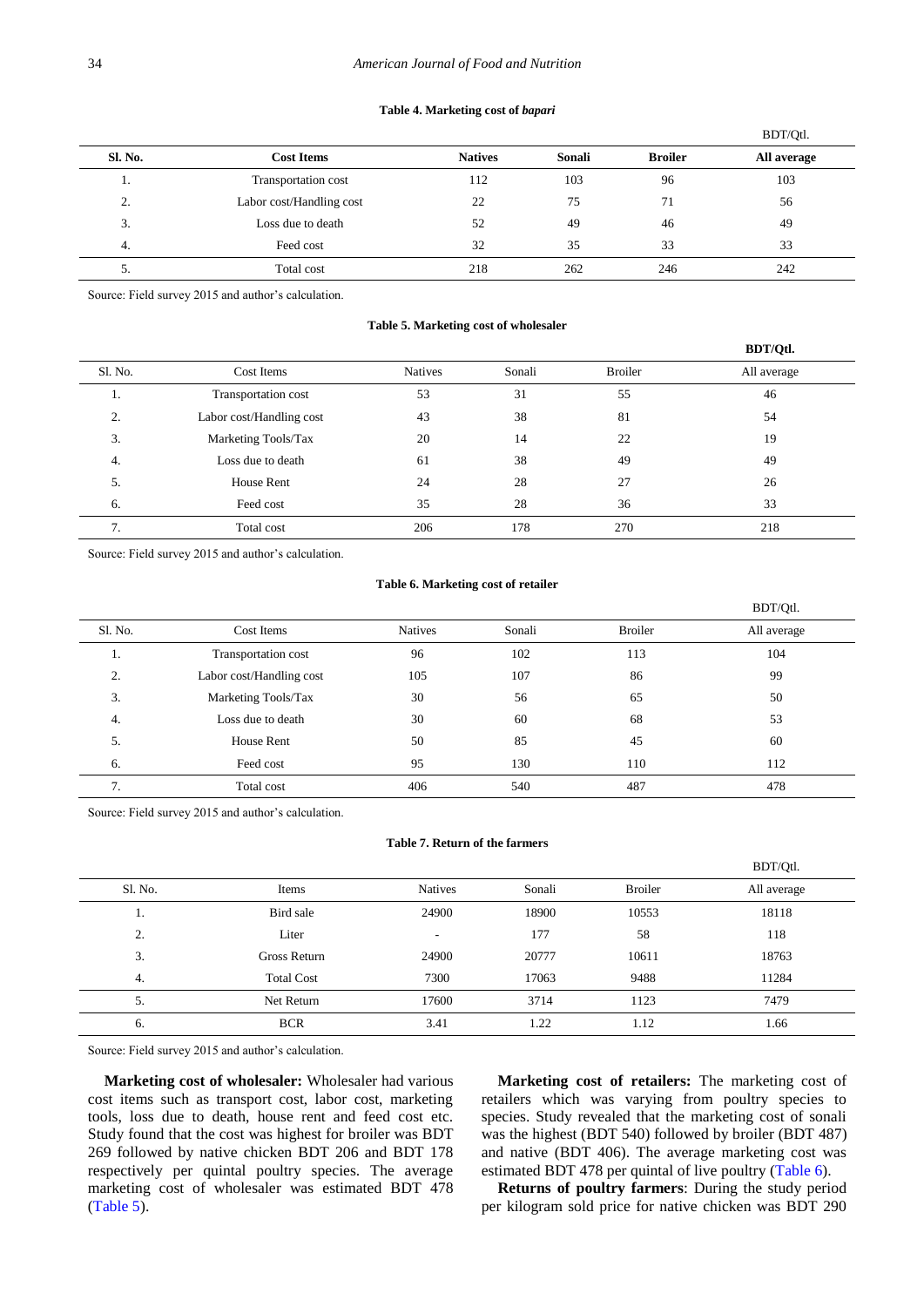followed by sonali BDT 212 and Broiler BDT 117. The study also found that among the poultry species, the highest percentage of consumer of poultry was occupied by broiler (67%) followed by sonali (19%) and native chicken (14%). The highest net return was calculated for native chicken (BDT 17,600) followed by sonali BDT 3,714 and broiler BDT 1,123 per quintal, respectively. The average net return was calculated BDT 7,479 per quintal of live poultry. The BCR were 3.41, 1.22 and 1.12, respectively for native chicken, sonali and broiler [\(Table 7\)](#page-6-3).

# **3.5.3. Return of Market Intermediaries**

**Return of** *faria***:** The marketing profit of *foria* for native chicken was calculated BDT 2,010 per quintal of live poultry [\(Table 8\)](#page-7-0).

**Return of** *bepari***:** *Bepari* got the highest marketing profit from sonali (BDT 1,038) followed by native chicken BDT 483 and broiler BDT 254 per quintal, respectively. The average marketing profit of *bepari* was calculated BDT 591 per quintal of live poultry [\(Table 9\)](#page-7-1).

#### **Table 8. Marketing return of** *foria*

<span id="page-7-0"></span>

|         |                              | BDT/Otl.       |
|---------|------------------------------|----------------|
| S1. No. | <b>Items</b>                 | <b>Natives</b> |
| 1.      | Purchase Price (PP)          | 24900          |
| 2.      | Sale Price (SP)              | 27300          |
| 3.      | Marketing Margin (MM= SP-PP) | 2400           |
|         | Marketing Cost (MC)          | 390            |
|         | Marketing Profit (MP= MM-MC) | 2010           |

Source: Field survey 2015 and author's calculation.

|  | Table 9. Marketing return of bapari |  |  |
|--|-------------------------------------|--|--|
|--|-------------------------------------|--|--|

<span id="page-7-1"></span>

|         |                              |                |        |                | BDT/Otl.    |
|---------|------------------------------|----------------|--------|----------------|-------------|
| Sl. No. | Items                        | <b>Natives</b> | Sonali | <b>Broiler</b> | All average |
|         | Purchase Price (PP)          | 27300          | 18900  | 10500          | 18900       |
| 2.      | Sale Price (SP)              | 28000          | 20200  | 11000          | 19733       |
| 3.      | Marketing Margin (MM= SP-PP) | 700            | 1300   | 500            | 833         |
| 4.      | Marketing Cost (MC)          | 217            | 262    | 246            | 242         |
| 5.      | Marketing Profit (MP= MM-MC) | 483            | 1038   | 254            | 591         |
|         |                              |                |        |                |             |

Source: Field survey 2015 and author's calculation.

## **Table 10. Return of Wholesaler**

<span id="page-7-2"></span>

|                |                              |                |        |                | BDT/Otl.    |
|----------------|------------------------------|----------------|--------|----------------|-------------|
| Sl. No.        | Items                        | <b>Natives</b> | Sonali | <b>Broiler</b> | All average |
|                | Purchase Price (PP)          | 28000          | 19600  | 10800          | 19467       |
| $\gamma$<br>۷. | Sales Price (SP)             | 28500          | 20400  | 11300          | 20067       |
| 3.             | Marketing Margin (MM= SP-PP) | 500            | 800    | 500            | 600         |
| 4.             | Marketing Cost (MC)          | 206            | 178    | 270            | 218         |
| 5.             | Marketing Profit (MP=MM-MC)  | 294            | 622    | 230            | 382         |

Source: Field survey 2015 and author's calculation.

### **Table 11. Return of retailers**

<span id="page-7-3"></span>

|         |                             |                |        |                | BDT/Otl     |
|---------|-----------------------------|----------------|--------|----------------|-------------|
| Sl. No. | Items                       | <b>Natives</b> | Sonali | <b>Broiler</b> | All average |
| .,      | Purchase Price (PP)         | 28500          | 20400  | 11300          | 20067       |
| 2.      | Sale Price (SP)             | 31000          | 21800  | 12200          | 21667       |
| 3.      | Marketing Margin (MM=SP-PP) | 2500           | 1400   | 900            | 1600        |
| 4.      | Marketing Cost (MC)         | 406            | 540    | 487            | 478         |
| 5.      | Marketing Profit (MP=MM-MC) | 2094           | 860    | 413            | 1122        |

Source: Field survey 2015 and author's calculation.

#### **Table 12. Cost and net margin of market actors**

<span id="page-7-4"></span>

|            |        |            |                          |                          |                          |                          |             | BDT/Otl.   |
|------------|--------|------------|--------------------------|--------------------------|--------------------------|--------------------------|-------------|------------|
| Actors     | Native |            | Sonali                   |                          | <b>Broiler</b>           |                          | All average |            |
|            | Cost   | Net margin | Cost                     | Net margin               | Cost                     | Net margin               | Cost        | Net margin |
| Faria      | 390    | 2010       | $\overline{\phantom{a}}$ | $\overline{\phantom{a}}$ | $\overline{\phantom{a}}$ | $\overline{\phantom{a}}$ | 390         | 2010       |
| Bepari     | 217    | 482        | 262                      | 1037                     | 246                      | 254                      | 241         | 591        |
| wholesaler | 206    | 294        | 178                      | 622                      | 270                      | 230                      | 218         | 382        |
| Retailer   | 406    | 2094       | 540                      | 860                      | 487                      | 413                      | 478         | 1122       |

Source: Field survey 2015 and author's calculation.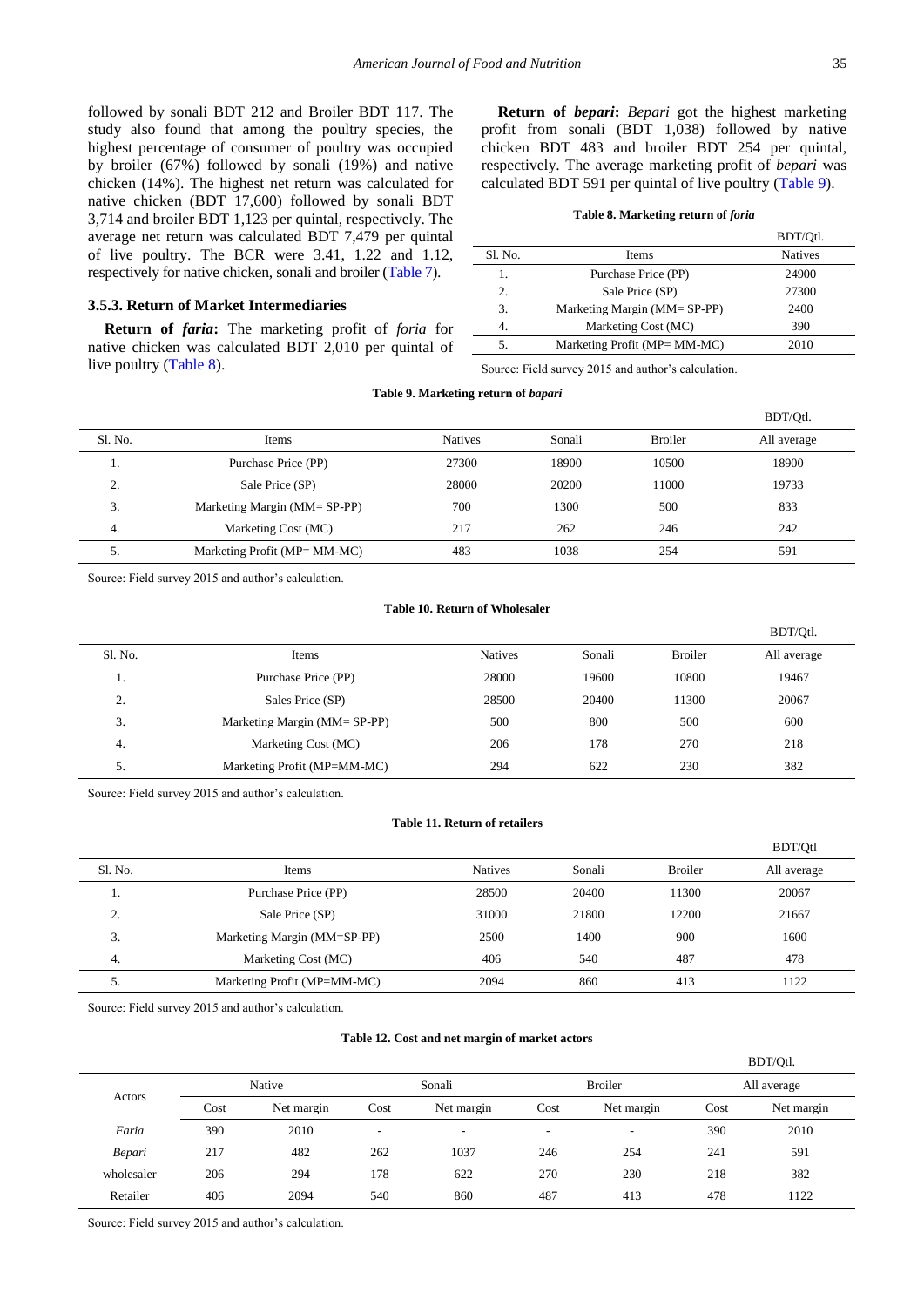**Return of wholesalers:** Wholesaler earned the highest profit from sonali BDT 622 followed by native chicken BDT 294 and broiler BDT 230 per quintal, respectively. The average marketing profit of wholesaler was calculated BDT 382 per quintal of live poultry [\(Table 10\)](#page-7-2).

**Return of retailers**: The returns of retailers were estimated in different poultry species. Per quintal, retailer made the highest profit from native chicken BDT 2094 followed by sonali BDT 860 and broiler BDT 413, respectively. The average marketing profit was calculated BDT 1122 per quintal [\(Table 11\)](#page-7-3).

The study also found the significance difference of marketing costs and net margins across the bird species. The total marketing cost of native chicken was 1.24 times higher than sonali and 1.21 times higher than broiler indicating that native chicken markets need to be more attention for reducing marketing cost. In terms of net marketing margins native chickens market actors received 5.44 times higher return than broiler and 1.93 times higher return than sonali. Among the different market actors for native chicken, *faria* incurred highest marketing cost followed by retailer and *bepari*. For the sonali and broiler bird marketing, retailer incurred highest cost followed by *bepari* and wholesaler. Among the intermediaries of the poultry marketing retailers received highest net margin although they incurred second highest marketing cost [\(Table 12\)](#page-7-4).

## **3.6. Value Addition**

The actors of live poultry added value by changing its place that means place utility is functioning here. The value addition among the live poultry value chain actors in Savar was depicted in Table 13. It is observed from table that the all value chain actors i.e. *faria, bepari*, wholesaler and retailer added different types of value. In case of native chicken, *faria* added 9.64%, *bepari* 2.56%, wholesaler 1.79%, and retailer 8.77%, respectively. The facts to light about sonali, *bepari* added 6.88%, wholesaler 4.08% and retailers 8.77%, respectively. In case of broiler, *bepari* added 4.76%, wholesaler 4.63% and retailer 7.97%, respectively [\(Table 13\)](#page-8-0).

The percentages of total value addition cost and total net profit by different intermediaries for native chicken, major cost was borne by retailers (33% of total cost) and major net profit was earned by retailers (43% of total net profit). For sonali bird marketing, major cost was borne by retailers (55% of total cost) and major net profit was earned by *beparis* (41% of total net profit). For broiler marketing, major cost was borne by retailers (49% of total cost) and major net profit is earned by retailers (46% of total net profit) [\(Table 14\)](#page-8-1).

## **3.7. Farmers' Share to Consumer's Taka**

In 1998, the USDA reported that the farm-to-retail price spread, which represents the difference between the amount farmers receive for the goods they produce and the retail price consumers pay for food in food stores, had been increasing every year for the past 30 years (United States Department of Agriculture, 1999). Thus, food price comprises of both farm prices paid to producers and charges for marketing services such as processing and distributing.

Poultry farmers' share of different species of poultry is reasonable in the study areas. The value chain analysis of poultry species such as native chicken, sonali and broiler conducted in 2015 revealed that farmers received 87 %, 93 % and 93 %, respectively of consumer's price [\(Table 15\)](#page-8-2).

<span id="page-8-0"></span>

|                       |       |               |            | BDT/Qtl.        |  |  |  |  |  |  |  |
|-----------------------|-------|---------------|------------|-----------------|--|--|--|--|--|--|--|
| <b>Native</b>         |       |               |            |                 |  |  |  |  |  |  |  |
| <b>Value Chain</b>    | Faria | <b>Bepari</b> | Wholesaler | <b>Retailer</b> |  |  |  |  |  |  |  |
| Sales Price           | 27300 | 28000         | 28500      | 31000           |  |  |  |  |  |  |  |
| Purchase Price        | 24900 | 27300         | 28000      | 28500           |  |  |  |  |  |  |  |
| Value addition (%)    | 9.64  | 2.56          | 1.79       | 8.77            |  |  |  |  |  |  |  |
| Sonali                |       |               |            |                 |  |  |  |  |  |  |  |
| Sales price           |       | 20200         | 20400      | 21800           |  |  |  |  |  |  |  |
| <b>Purchase Price</b> |       | 18900         | 19600      | 20400           |  |  |  |  |  |  |  |
| Value Addition (%)    |       | 6.88          | 4.08       | 6.86            |  |  |  |  |  |  |  |
| <b>Brioler</b>        |       |               |            |                 |  |  |  |  |  |  |  |
| Sales Price           |       | 11000         | 11300      | 12200           |  |  |  |  |  |  |  |
| Purchase Price        |       | 10500         | 10800      | 11300           |  |  |  |  |  |  |  |
| Value Addition (%)    |       | 4.76          | 4.63       | 7.97            |  |  |  |  |  |  |  |

Source: Field survey 2015 and author's calculation.

<span id="page-8-1"></span>

|                | Native                            |                      | Sonali                            |                          | <b>Broiler</b>                    |                      |
|----------------|-----------------------------------|----------------------|-----------------------------------|--------------------------|-----------------------------------|----------------------|
| Intermediaries | % of total value<br>addition cost | % of total<br>profit | % of total value<br>addition cost | % of total<br>profit     | % of total value<br>addition cost | % of total<br>profit |
| Faria          | 31.99                             | 41.18                | ۰.                                | $\overline{\phantom{0}}$ | $\overline{\phantom{0}}$          | ۰                    |
| Bepari         | 17.8                              | 9.88                 | 26.73                             | 41.16                    | 24.54                             | 28.32                |
| Wholesaler     | 16.9                              | 6.02                 | 18.16                             | 24.69                    | 26.91                             | 25.64                |
| Retailer       | 33.31                             | 42.91                | 55.1                              | 34.14                    | 48.55                             | 46.04                |

**Table 14. Percentage of total value addition cost and total profit of market actors**

Source: Field survey 2015 and author's calculation.

**Table 15. Farmers' share to consumers' taka**

<span id="page-8-2"></span>

| <b>Native</b> | Sonali  | <b>Broiler</b> | All     |
|---------------|---------|----------------|---------|
| 87.37 %       | 92.64 % | 92.92 %        | 90.98 % |

#### **Seasonal Price Variation**

Seasonal price behaviour is regularly repeating price pattern that is completed once in every twelve months such a regular pattern might arise from seasonality in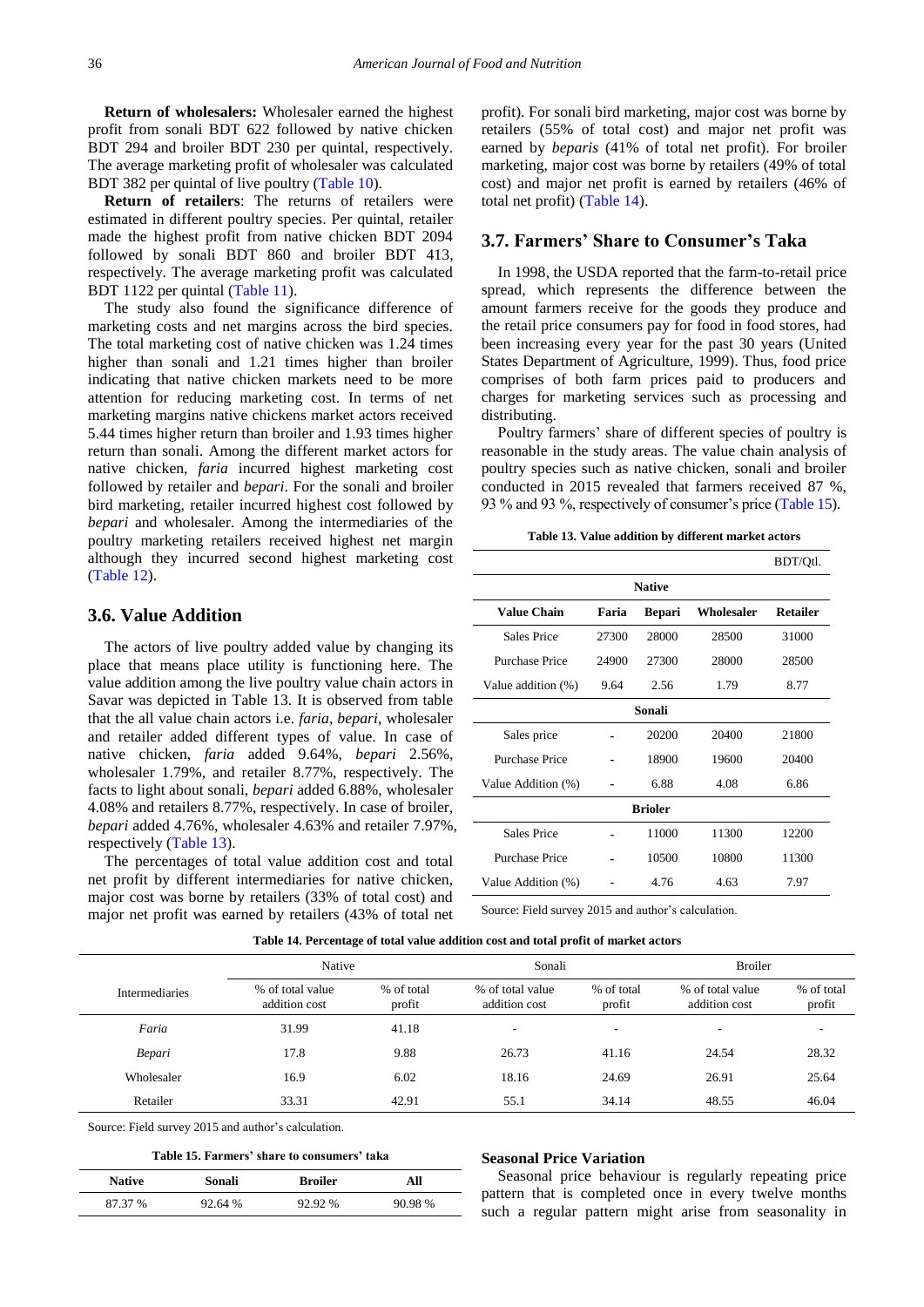demand, seasonality in supply and marketing or a combination of the both  $([10]$ , pp. 157-159). Price is the indispensable component in leading production, consumption and formulation of government policies. Price stability is a key factor for economic decision making process in agriculture and rest of the economy. A set of reasons which influence much to volatile and movement of price. Agricultural or farm productions are much more prone to price variation than non-farm productions. Poultry and poultry products are the same in nature to price function. Poultry production increased, the price fallen and vice versa. Moreover, the demand for poultry and poultry products depends on some seasonal festivals i.e, Ramadan, Puja, Eid, Marriage Ceremony and various parties.

#### **Seasonal Price Variation Measurement**

In order to study seasonality in prices, seasonal indices were conducted by 12 months centred moving averages. The calculated indices were adjusted in such a way that the sum of seasonal indices for 12 months adds up to exactly 1200. The monthly wholesale and retail price of broiler and native chicken during 2010 to 2014 in Dhaka Sadar, Savar Market and National Level were collected from Department of Agricultural Marketing Office (DAM) and DAM website.

# **Seasonal price variations of broiler & native chicken in retail level and national level during 2010 to 2014 are shown below:**

## **Seasonal price variation of broiler at retail level in Dhaka Sadar**

The seasonal price indices of broiler at retail level price in Dhaka Sadar during 2010 to 2014 are presented in Appendix Table 1. It is cleared from the table that the price index was highest in the month of June (111) and lowest in the month of November (85).

# **Seasonal price variation of broiler at retail level in Savar**

The seasonal price indices of broiler at retail level price in Savar during 2010 to 2014 are shown in Appendix Table 2. It is evident from the table that the price index was highest in the month of July (111.26) and lowest in the month of December (84).

#### **Seasonal price variation of large size native chicken (Above 900gm) at National level**

The seasonal price indices of large size native chicken at national level during 2010-2014 are shown in Appendix Table 3. It is found from the table that the price index was highest in the month of June (105.64) and lowest in the month of January (92.97).

### **Seasonal price variation of medium size native chicken (Above 700-850gm) at National level**

The seasonal price indices of medium size native chicken at national level during 2010-2014 are shown in Appendix Table 4. The table showed that the price index was highest in the month of August (108.85) and lowest in the month of January (92.03).

**Seasonal price variation of small size native chicken (Bellow 700gm) at National level**

The seasonal price indices of medium size native chicken at national level during 2010-2014 are shown in Appendix Table 5. It is illustrated from the table that the price index was highest in the month of August (105.53) and lowest in the month of January (92.87).

#### **Coefficient of variation**

In retail level, the coefficient of variation of broiler is highest in Dhaka Sadar (8.35) followed by Savar market (7.42) indicating at Dhaka Sadar price risk of broiler is higher compare to Savar market. In national level, coefficient of variation of native chicken was found the highest for medium (5.43) followed by small (4.56) and large (4.51) size of poultry bird meaning that the price risk was the highest for medium and lowest for large size of poultry bird [\(Table 16\)](#page-9-0).

In general, the study found that the price of broiler and native chicken was fluctuated in different seasons. The reasons for fluctuation might be:

I. The price of broiler was lower in the month of mid-November to January. The causes might be supply of broiler on those months increased and consumer`s demand decreased.

II. During the month of February to October the broiler price was almost same in nature and the price fluctuation is very little. The supply of and demand for broiler was static over the month.

III. In case of native chicken, price was lower in the month of December to January. The reason might be diseases (ND) out broken (especially Newcastle) on those months was high and demand for native chicken would reduce.

IV. In between mid-May to mid-September the price of native chicken was higher and more or less static in nature during those time periods. It might be fresh and healthy chicken were available in the market and demand was also increased due to various occasions such as marriage ceremony, picnic party, Eid, Puja, and so on.

#### **Processed poultry meat (Halal Method)**

The study revealed that 56 per cent consumer showed negative opinion in case of processed poultry meat indicating that policy should be addressed for the motivation issues of consumers. Processed poultry meat market development is now a demand for modern era.

#### **Consumer preference towards different poultry species**

Study found that consumer preferred native chicken, broiler and sonali by 40%, 39% and 22%, respectively in the areas. It indicated that the demand for native chicken is very high although the price of native chicken is higher compare to other poultry species. The reasons might be better taste to the consumers.

## **Knowledge about disease outbreak and middlemen attacked by diseases**

Due to marketing of live poultry various diseases outbreak and attack the human health and other poultry species. The study explored that 64 per cent respondent had no idea about the disease outbreak. Market actors who did live poultry business suffered various diseases. About 58 per cent market actors attacked by the diseases frequently.

**Table 16. Coefficient of variation of broiler and native chicken** 

<span id="page-9-0"></span>

|                               | <b>Brioler</b>     | <b>Native chicken</b> |            |        |       |
|-------------------------------|--------------------|-----------------------|------------|--------|-------|
| Coefficient of variation (CV) | Dhaka Sadar Market | Savar Market          | Large      | Medium | Small |
|                               | $\Omega$<br>دد.ه   | 7.42                  | 4<br>T.J 1 | 5.43   | 4.56  |

Source: Author's calculation.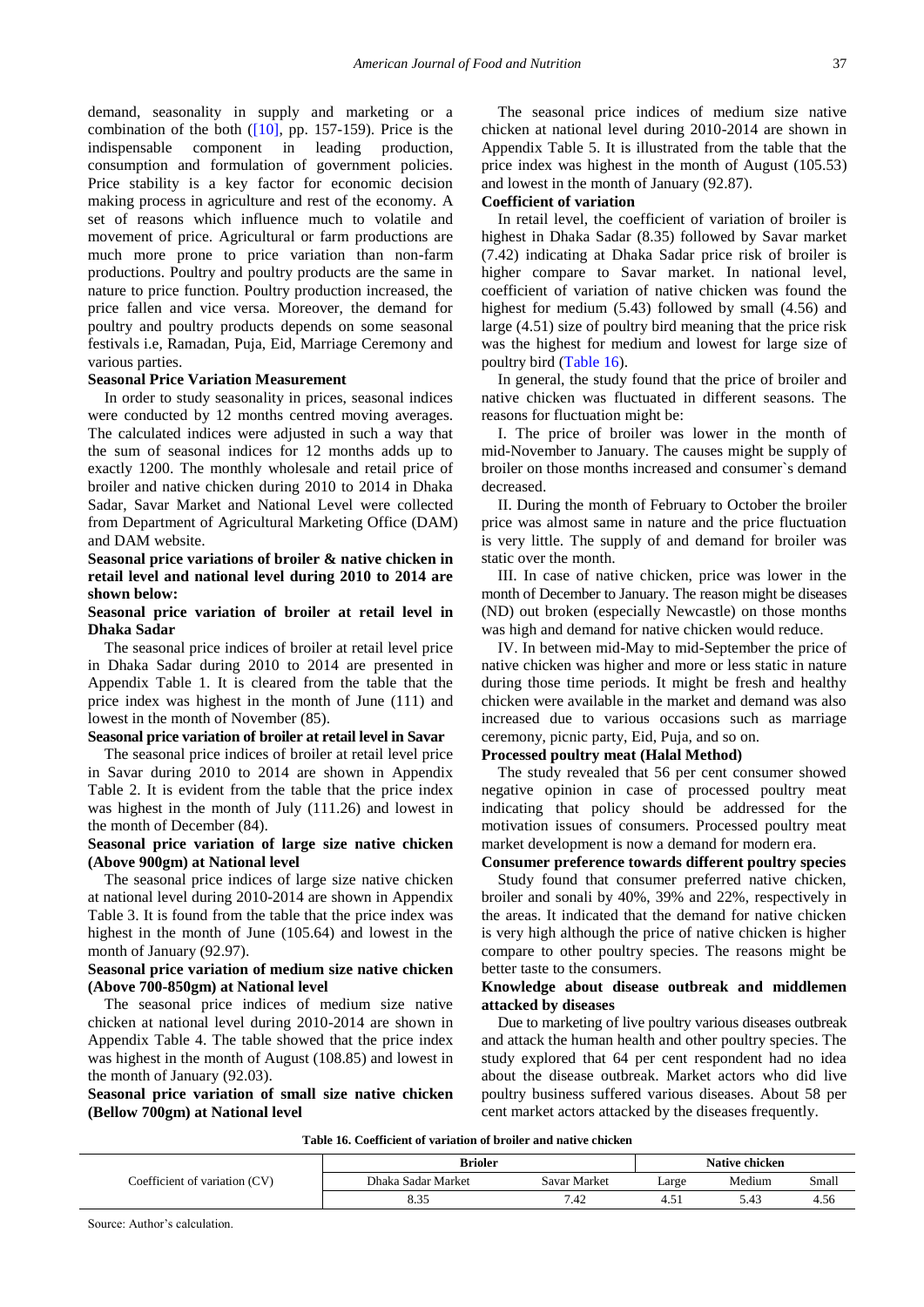



**Figure 6.** Seasonal Price Index of Broiler in Retail Level of Dhaka Sadar and Savar Market



**Figure 7.** Seasonal Price Index of Native Chicken in National Level

#### **Middlemen attacked by major diseases**

The study identified a number of diseases that occurred and attacked the market actors. It is revealed that 45 per cent attacked by fever and cough cold, 28 per cent cough cold, 17 per cent fever only and 9 per cent asthma.





# **4. Conclusion and Recommendation**

Poultry production and marketing undoubtedly is a profitable business. For sustainable, environment friendly and standard economy for poultry business, it needs modern and updated steps by govt. and private organization for encouraging the rural youth and women as it brings additional income with low capital investment. Ensuring bio-security, Halal method and hygienic way of poultry processing may be the steps for modern economic system of poultry business.

For sustainable, environment friendly and standard economy for poultry business, it needs modern and updated steps as follows:

- Live poultry marketing should be restricted.
- Mini poultry processing plant should be established throughout the country especially poultry production concentrated areas.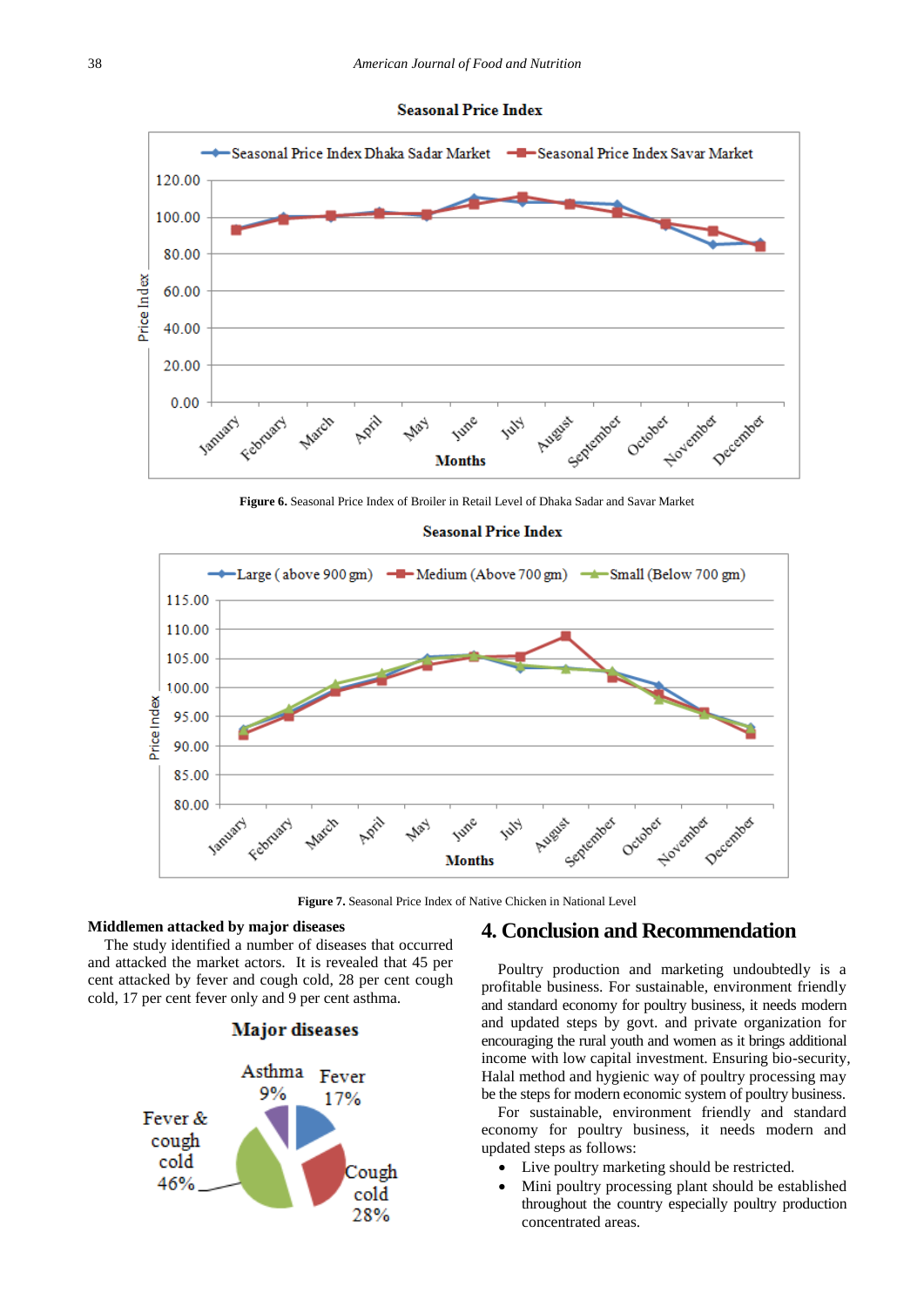- Establish legal body for quality testing and certification of processed poultry meat.
- Dump poultry processing waste product in specific dumping place to safe guard the environment.
- Build up awareness about the hazards of live poultry marketing and transportation.

# **References**

- <span id="page-11-7"></span>[1] Acharya, S. S. and Agarwal, N. L. (1994). Agricultural Marketing in India. New Delhi, Oxford and EH Publishing Co. Pvt. Ltd. Pp-125-140.
- <span id="page-11-0"></span>[2] BBS (2013). Statistical Yearbooks. Bangladesh. Bangladesh Bureau of Statistics, Statistics Division, Ministry of Planning, Government of the People's Republic of Bangladesh, Dhaka, Bangladesh.
- <span id="page-11-3"></span>[3] Begum, I. A., (2008). Prospects and Potentialities of Vertically Integrated Contract Farming in Bangladesh, Unpublished PhD thesis, Department of Agricultural Development Economics, Hokkaido University, Japan.
- <span id="page-11-5"></span>[4] CLP Market Assessment (2010). Market System for desi chicken/eggs-Gaibandha chars.
- <span id="page-11-2"></span>[5] DLS (2015). Department of Livestock Services, Ministry of Fisheries and Livestock, Government of the Peoples' Republic of Bangladesh, Dhaka.
- [6] Department of Agricultural Marketing, (DAM). District Wise Monthly Wholesale Price of Native Chicken and Broiler of Bangladesh, Ministry of Agriculture, Government of the Peoples' Republic of Bangladesh, Dhaka.
- [7] FAO (2008). Poultry Sector Country Review-Bangladesh by Frands Dolberg. http://www.fao.org/3/a-ai319e.pdf*.*
- <span id="page-11-6"></span>[8] International Food Policy Research Institute (2003). Demand projections for poultry products and poultry feeds in Bangladesh by Nabiul Islam, Markets and Structural Studies Division, 2003 K Street, N.W. htt://www.ifpri.org.
- <span id="page-11-1"></span>[9] Prabakaran, R., (2003). Good Practices in Planning and Management of Integrated Commercial Poultry Production in South Asia, FAO Animal production and health paper, 159, Food and Agriculture Organization of the United Nations, Rome, Italy.
- <span id="page-11-8"></span>[10] Tomek, W.G. and Robinson, K. L. (1990). Agricultural Product Prices, 3<sup>rd</sup> ed., Cornell University Press.Ithaca and London.
- <span id="page-11-4"></span>[11] Uddin, MT., Islam, MM., Salam, S., and Yasmin, S. (2013). Economics of native poultry rearing in the coastal regions of Bangladesh. Bang. J. Anim. Sci. 2013.42 (1): 49-56.
- [12] USDA (United States Department of Agriculture). Agriculture Fact Book 1998. Chapter 1. Online. Retrieved June 7, 1999. http://www.usda.gov/news/pubs/fbook98/chart1.htm.

# **Appendix Tables**

**Table 1. Retail Level Seasonal price index of Broiler in Dhaka Sadar Market (2010-2014)**

| Year<br>Months | 2010   | 2011   | 2012   | 2013   | 2014   | Seasonal Indices<br>(Mean) | <b>Adjusted SI</b> |
|----------------|--------|--------|--------|--------|--------|----------------------------|--------------------|
| January        |        | 85.38  | 98.53  | 100.14 | 91.84  | 93.97                      | 93.88              |
| February       |        | 91.36  | 105.92 | 102.64 | 102.34 | 100.57                     | 100.47             |
| March          |        | 96.06  | 101.54 | 101.84 | 101.27 | 100.18                     | 100.08             |
| April          |        | 102.71 | 107.12 | 102.68 | 101.24 | 103.44                     | 103.33             |
| May            |        | 96.84  | 107.50 | 97.76  | 100.78 | 100.72                     | 100.62             |
| June           |        | 113.83 | 113.36 | 105.28 | 111.31 | 110.95                     | 110.83             |
| July           | 101.63 | 113.95 | 102.93 | 114.69 |        | 108.30                     | 108.19             |
| August         | 106.13 | 106.22 | 107.34 | 112.87 |        | 108.14                     | 108.03             |
| September      | 134.10 | 94.40  | 102.65 | 97.93  |        | 107.27                     | 107.16             |
| October        | 104.45 | 94.99  | 92.87  | 91.37  |        | 95.92                      | 95.82              |
| November       | 91.74  | 78.45  | 85.52  | 85.97  |        | 85.42                      | 85.33              |
| December       | 76.31  | 91.10  | 91.11  | 87.38  |        | 86.48                      | 86.39              |
| Total          |        |        |        |        |        | 1201.35                    | 1200.15            |

Source: DAM (2010-2014) Here, K= 0.999.

#### **Table 2. Retail Level Seasonal price index of Broiler in Savar Market (2010-2014)**

| Year<br>Months | 2010   | 2011   | 2012   | 2013   | 2014   | Seasonal Indices<br>(Mean) | <b>Adjusted SI</b> |
|----------------|--------|--------|--------|--------|--------|----------------------------|--------------------|
| January        |        | 88.85  | 90.74  | 102.53 | 91.43  | 93.39                      | 93.11              |
| February       |        | 92.04  | 96.96  | 103.34 | 104.86 | 99.30                      | 99.01              |
| March          |        | 96.24  | 105.85 | 104.11 | 99.54  | 101.44                     | 101.13             |
| April          |        | 99.75  | 105.66 | 99.09  | 105.69 | 102.55                     | 102.24             |
| May            |        | 99.51  | 102.89 | 99.76  | 106.76 | 102.23                     | 101.92             |
| June           |        | 103.19 | 116.47 | 99.55  | 110.55 | 107.44                     | 107.12             |
| July           | 102.25 | 116.21 | 112.34 | 115.57 |        | 111.59                     | 111.26             |
| August         | 102.41 | 104.40 | 104.33 | 118.94 |        | 107.52                     | 107.20             |
| September      | 112.88 | 97.40  | 105.53 | 95.97  |        | 102.95                     | 102.64             |
| October        | 104.69 | 98.62  | 93.33  | 92.15  |        | 97.20                      | 96.91              |
| November       | 111.24 | 88.26  | 87.11  | 85.62  |        | 93.06                      | 92.78              |
| December       | 80.57  | 85.97  | 86.20  | 85.14  |        | 84.47                      | 84.22              |
| Total          |        |        |        |        |        | 1203.12                    | 1199.51            |

Source: DAM (2010-2014) Here,  $K = 0.997$ .